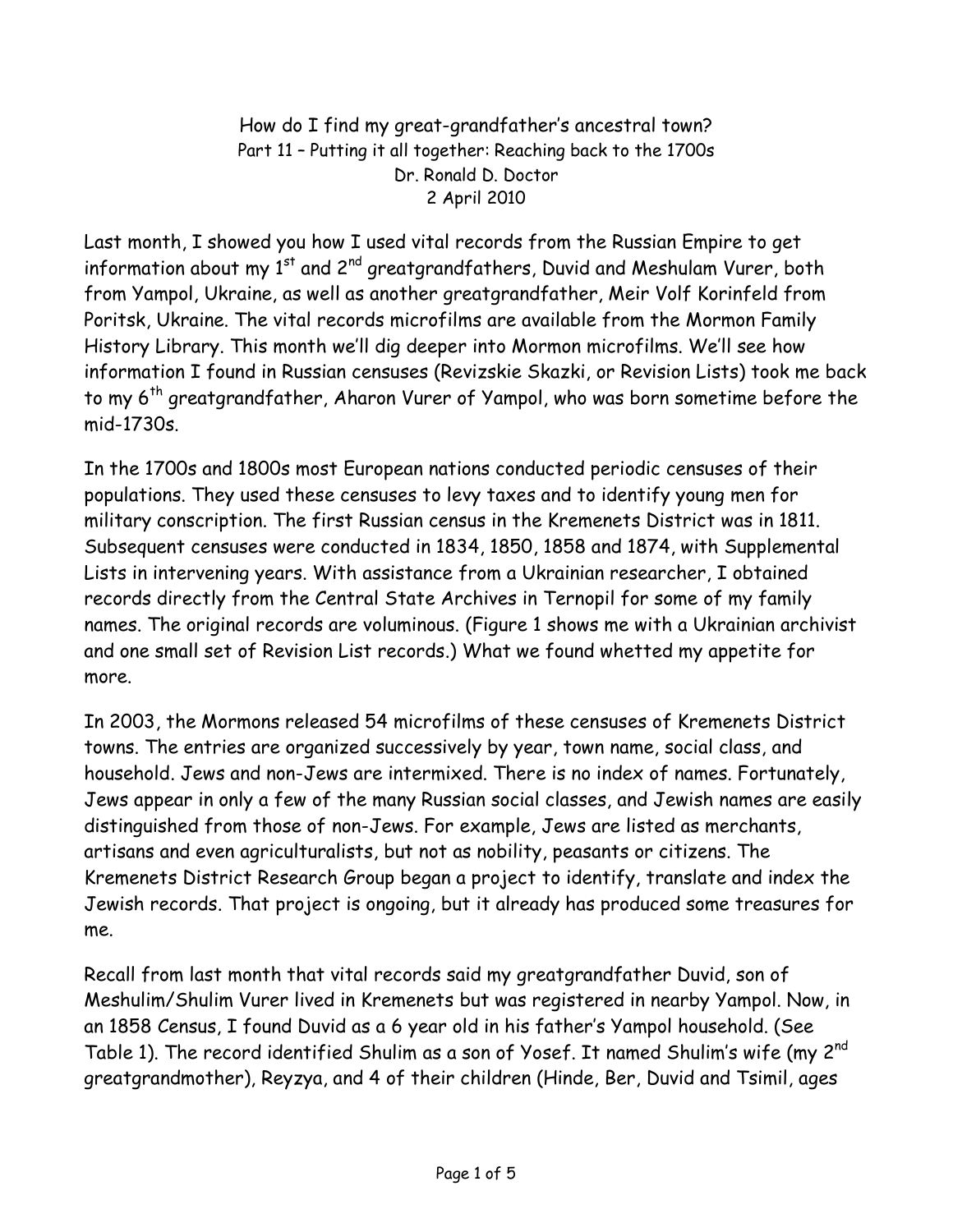18, 11, 6, and 3, respectively. Yehoshie had not been born yet.). Since Shulim was 33 in 1858, his father Yosef, my 3<sup>rd</sup> ggf, would have been born before 1807.

An 1816 Supplemental Census was interesting. My 3<sup>rd</sup> ggf, Yosef son of Shmuel Vurer, was listed, along with his wife Ita, daughter of Bun Vurer. Yosef and Ita were cousins. They were only 16 and 15, respectively, when they married. Ita's parents, Bun and Leya, and Yosef's father, Shmuel, were my 4<sup>th</sup> greatgrandparents. Bun was 41 in 1816, so his birthyear was 1774-1775. A notation next to Yosef's name said that he was "missed" in the 1811 Census, when he would have been 11 years old. I have found this kind of notation in many early census records. Hiding Jewish children was a common practice in those years.

Before 1827, military conscription took four conscripts for each 1,000 subjects in each community. Children from age twelve were subject to conscription. Married males were exempt. However, Jews were not permitted in the Russian army. Jewish youths were counted, but were not drafted. This was a mixed blessing, because in place of 25 years of military service, the Jewish community had to pay 500 rubles for each exempted Jewish recruit (even though the exemption was mandatory). By hiding their children, the total number of potential conscripts was reduced and the Kahal's payment in lieu of service was minimized. The payment also was minimized if the young men subject to conscription were married. Perhaps this is why Yosef was "missing" in the 1811 Census and married to his cousin by the time he was 16. For more information about Jews and Russian military conscription, see Wikipedia (http://en.wikipedia.org/wiki/Cantonist), Online Jewish Encyclopedia (http://tinyurl.com/ydq9hqb), and Dan Leeson's JewishGen InfoFile (http://www.jewishgen.org/infofiles/ru-mil.txt).

Ita's father, Bun Vurer, also appeared in the 1811 Census, along with his son Duvid Ayzik. They lived in the household of Bun's father, Yakov, son of Aharon. The 1811 Census notes that Yakov, my  $5^{th}$  ggf, was 54 in the previous Census (1806) and that he died in 1807. So, Yakov was born about 1752, and assuming at least 18 years between generations, my 6<sup>th</sup> greatgrandfather, Aharon, would have been born before 1734.

Only three Census records took me from 1858 back to the mid-1730s, from my 2<sup>nd</sup> greatgrandfather, Duvid Vurer to my 6<sup>th</sup> greatgrandfather, Aharon Vurer. Three additional records added more greatuncles, greataunts and distant cousins … 32 people in all.

In this series of columns, I have tried to show you how I traced my ancestors back to the early 1700s. I have focused on the Kremenets records. You may be able to do even better. Once you know your greatgrandfather's ancestral town, you can use the resources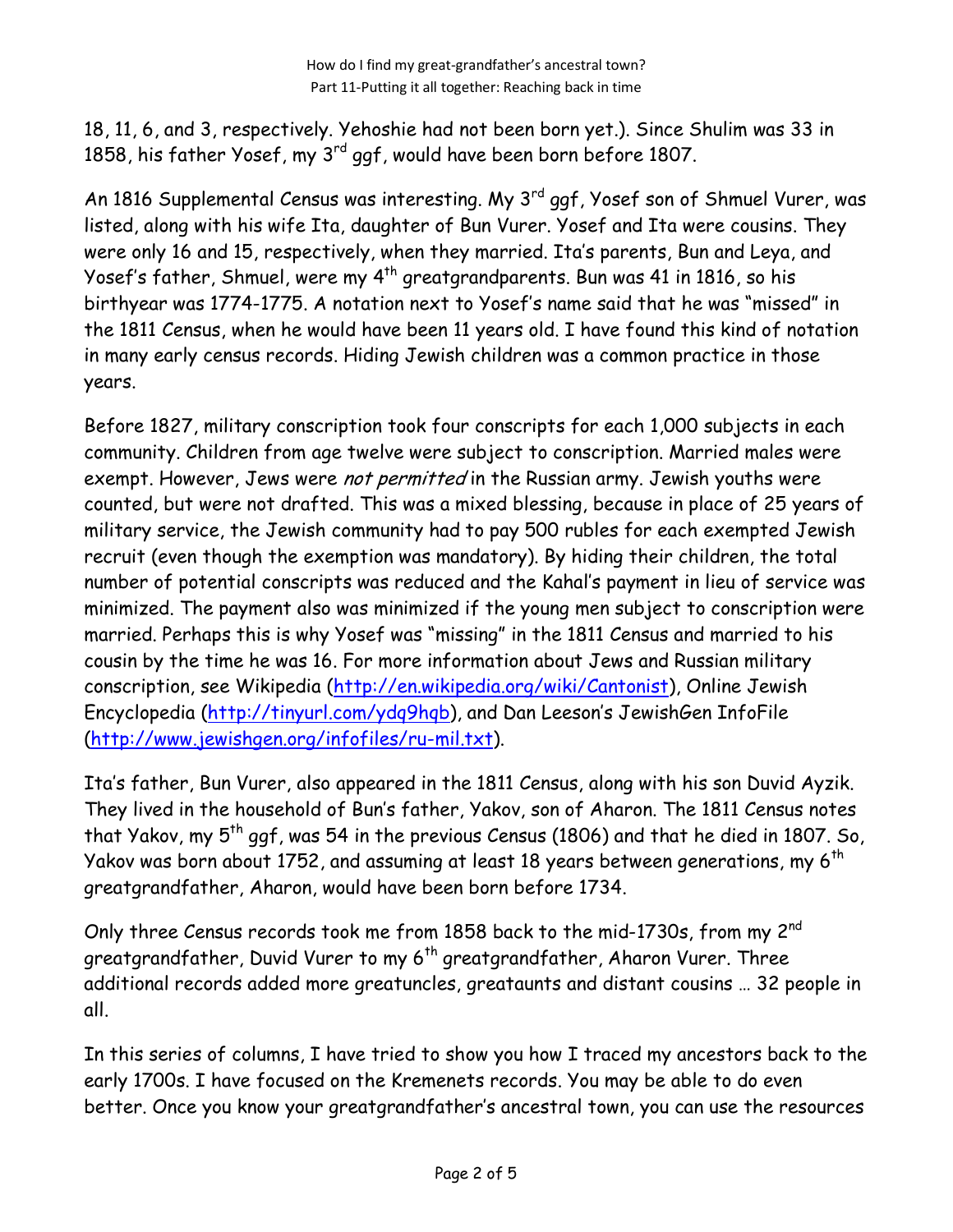that organizations like JRI-Poland, the Mormons and many others have made freely available. For example, if your family history traces to Ukraine, the Mormon Family History Library has vital records on microfilm for about 120 Jewish communities, multireel microfilms with census records (revision lists) for towns in more than 160 districts throughout Ukraine, and 24 multi-reel microfilms sets of Jewish community (Kahal) records. To check on whether any of these include your ancestral town, go to the Family History Library Catalog, http://tinyurl.com/yz5hqh. Do a Keyword search using the terms <Ukraine Jewish> and <Ukraine Revision Lists> for vital records (metrical books) and Census records, respectively.

Next month we'll shift gears. I will discuss genealogical DNA testing and how it can help you expand your family history. In preparation for that, try to attend the April 20th meeting of the Jewish Genealogical Society of Oregon. Emily Aulicino will give a presentation on Genetic Genealogy. The meeting begins at 7 pm at Ahavath Achim Congregation.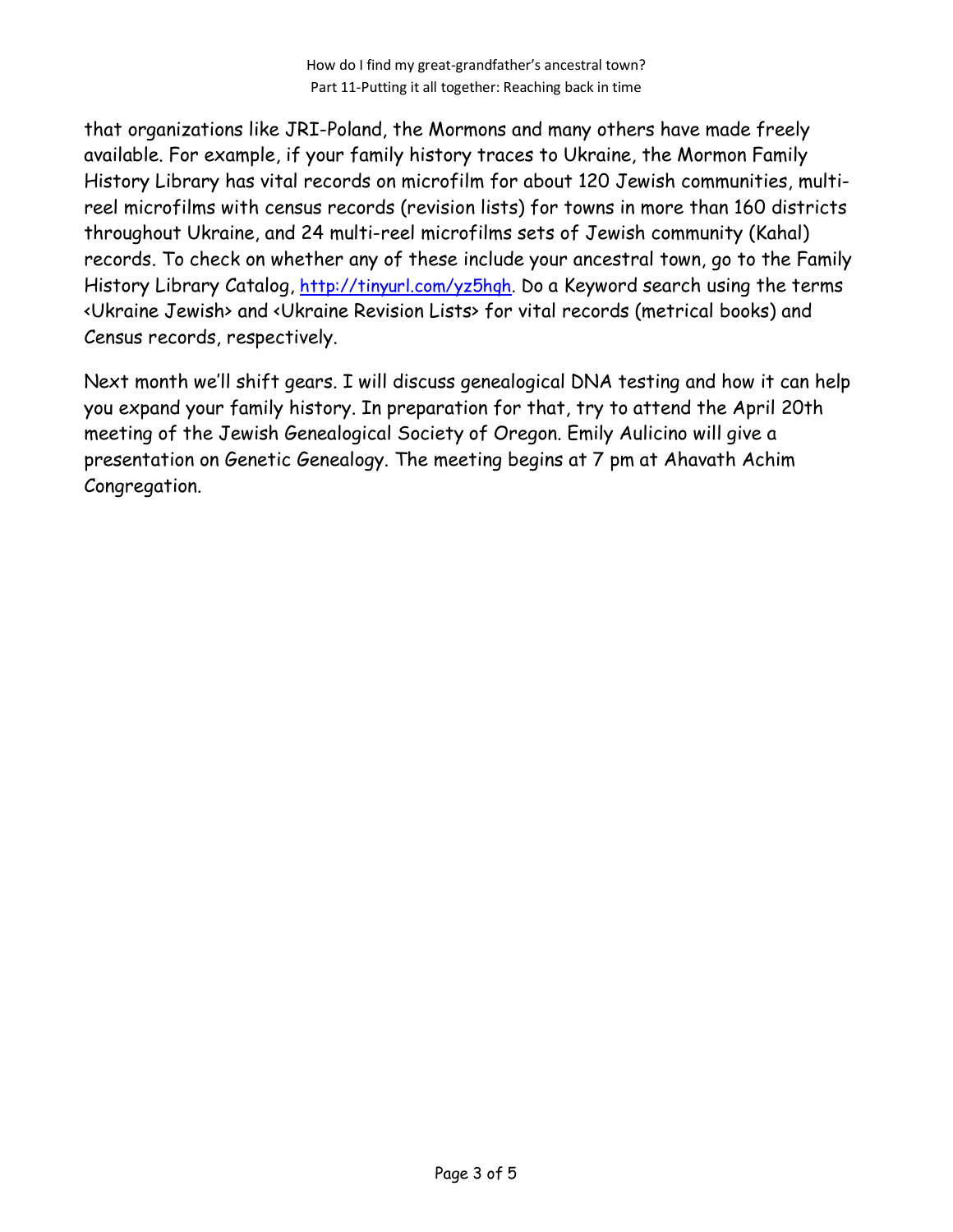

An archivist delivers part of the 1858 Kremenets Census to Ron Doctor Central State Archives, Ternopil Oblast (Province), Ukraine, 2002